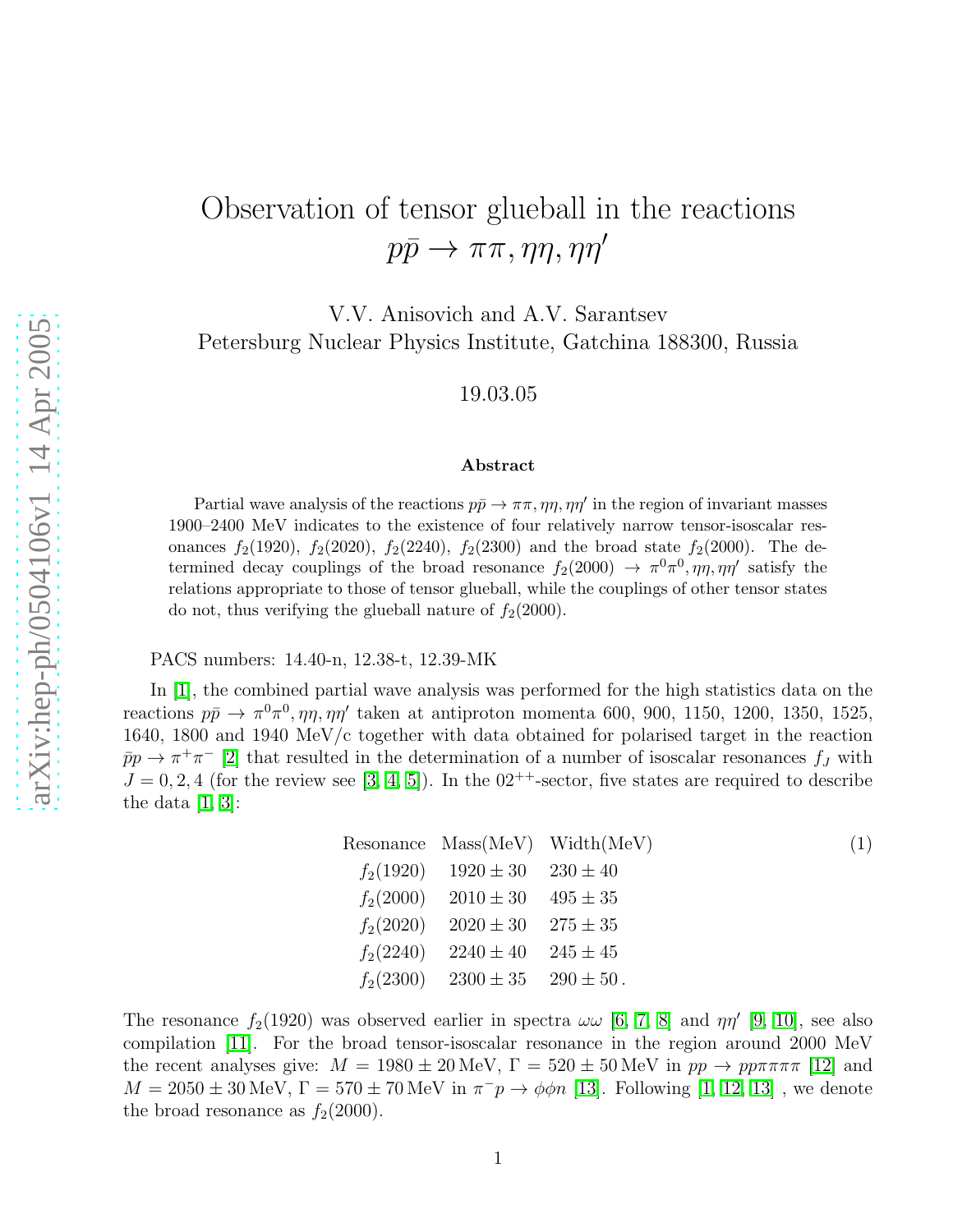The description of data in the reactions  $p\bar{p} \to \pi^0 \pi^0$ ,  $\eta \eta$ ,  $\eta \eta'$  is illustrated by Fig. 1. In Fig. 2,3, one can see differential cross sections  $p\bar{p} \to \pi^+\pi^-$ , while Fig. 4 presents the polarisation data. In Fig. 5, we show cross sections for  $p\bar{p} \to \pi^0 \pi^0$ ,  $\eta \eta$ ,  $\eta \eta'$  in the  ${}^3P_2\bar{p}p$  and  ${}^3F_2\bar{p}p$  waves (dashed and dotted curves) and total  $(J = 2)$  cross section (solid curve) as well as the Argandplots for the <sup>3</sup> $P_2$  and <sup>3</sup> $F_2$  wave amplitudes at invariant masses  $M = 1.962, 2.050, 2.100, 2.150,$ 2.200, 2.260, 2.304, 2.360, 2.410 GeV.

Partial wave analysis [\[1,](#page-2-0) [3\]](#page-2-2) together with recent data for  $\gamma\gamma \to K_S K_S$  [\[14\]](#page-3-5) and re-analysis of  $\phi\phi$ -spectra [\[13\]](#page-3-4) have clarified the situation with f<sub>2</sub>-mesons in the mass region 1700−2400 MeV. Based on these data, there was performed in [\[15\]](#page-3-6) a systematisation of the non-exotic  $f_2$ -mesons on the  $(n, M^2)$ -trajectories, where *n* is the radial quantum number of the  $q\bar{q}$ -state. The sys-tematisation [\[15\]](#page-3-6) shows us that the broad resonance  $f_2(2000 \pm 30)$  is an extra state for the  $(n, M<sup>2</sup>)$ -trajectories being apparently the lowest tensor glueball. However, the statement about glueball nature of  $f_2(2000)$  was based on indirect arguments:

(i) The leading Pomeron trajectory  $\alpha_P(M^2) = \alpha_P(0) + \alpha'_P$  $P_P(0)M^2$  has the following values for the intercept and slope :  $\alpha(0) \simeq 1.10 - 1.30$  and  $\alpha'_{1}$  $P_P'(0) \simeq 0.15 - 0.25$  (see, for example, [\[16,](#page-3-7) [17,](#page-3-8) [18\]](#page-3-9)). These Pomeron parameters give for the tensor glueball  $M \simeq 1.7 - 2.5$  GeV.

(ii) In the lattice calculations, a close value was obtained, namely,  $M \approx 2.2 - 2.4$  GeV [\[19\]](#page-3-10).

(iii) The large width of  $f_2(2000)$  can be considered as a signature of the glueball origin of this state. Exotic state appearing in a set of  $q\bar{q}$  resonances accumulates their widths, thus transforming into broad resonance [\[20\]](#page-3-11). The phenomenon of width accumulation has been studied in [\[21,](#page-3-12) [22\]](#page-3-13) for scalar glueball  $f_0(1200 - 1600)$ , and much earlier this phenomenon was observed in nuclear physics [\[23,](#page-3-14) [24,](#page-3-15) [25\]](#page-3-16).

Direct arguments for the glueball nature of  $f_2(2000)$  can be provided by the relations between decay coupling constants, and for tensor glueball such relations were presented in [\[15\]](#page-3-6). In [\[1,](#page-2-0) [3\]](#page-2-2), the extraction of the decay couplings  $f_J \to \pi \pi, \eta \eta, \eta \eta'$  was not performed — in the present paper we fill in this gap. The  $\bar{p}p \to \pi^0 \pi^0$ ,  $\eta \eta$ ,  $\eta \eta'$  amplitudes provide us the following ratios for the  $f_2$  resonance couplings,  $g_{\pi^0\pi^0} : g_{\eta\eta} : g_{\eta\eta'}$ :

<span id="page-1-1"></span>

| $f_2(1920)$ | $1: 0.56 \pm 0.08: 0.41 \pm 0.07$  |     |
|-------------|------------------------------------|-----|
| $f_2(2000)$ | $1:0.82 \pm 0.09:0.37 \pm 0.22$    |     |
| $f_2(2020)$ | $1:0.70 \pm 0.08:0.54 \pm 0.18$    |     |
| $f_2(2240)$ | $1:0.66 \pm 0.09:0.40 \pm 0.14$    |     |
| $f_2(2300)$ | $1: 0.59 \pm 0.09: 0.56 \pm 0.17.$ | (2) |
|             |                                    |     |

These ratios are to be compared with those given in [\[15\]](#page-3-6).

In the leading terms of  $1/N_c$ -expansion [\[26\]](#page-3-17), there exist definite ratios for the glueball decay couplings. The next-to-leading terms in the decay couplings give the corrections of the order of  $1/N_c$  (see, for example, [\[4\]](#page-2-3)); numerical calculations of diagrams tell us that  $1/N_c$ factor leads to a smallness of the order of  $1/10$ , and we neglect them. For the transitions tensor glueball  $\rightarrow \pi^0 \pi^0$ ,  $\eta \eta$ ,  $\eta \eta'$  the relations in the leading terms of  $1/N_c$ -expansion read (see Table in  $[15]$ :

<span id="page-1-0"></span>
$$
g_{\pi^0 \pi^0}^{(glueball)}: g_{\eta \eta}^{(glueball)}: g_{\eta \eta'}^{(glueball)} = 1: (\cos^2 \Theta + \lambda \sin^2 \Theta) : (1 - \lambda) \sin \Theta \cos \Theta . \tag{3}
$$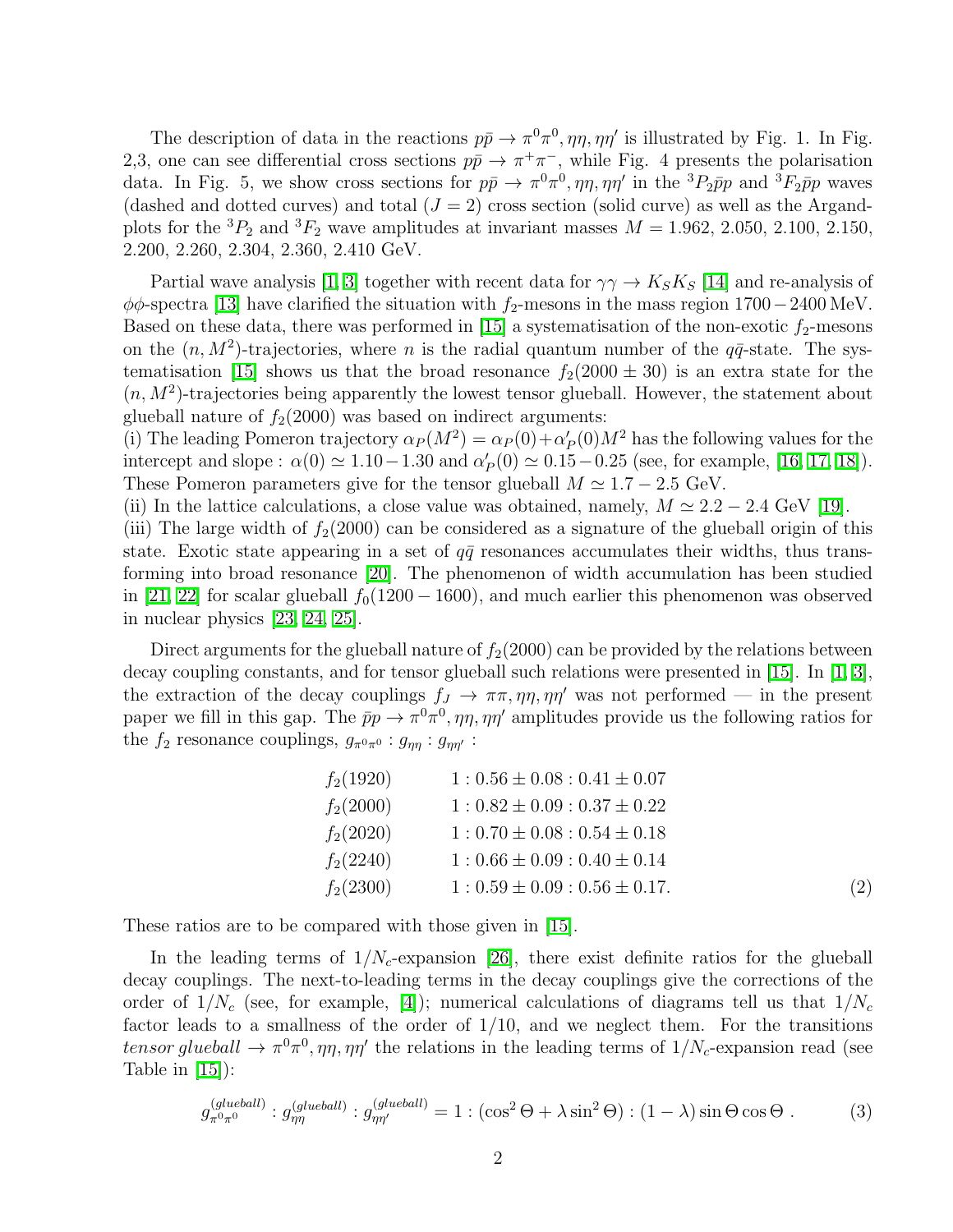Here  $\Theta$  is the mixing angle for  $\eta - \eta'$  mesons:  $\eta = n\bar{n}\cos\Theta - s\bar{s}\sin\Theta$  and  $\eta' = n\bar{n}\sin\Theta + s\bar{s}\cos\Theta$ , where  $n\bar{n} = (u\bar{u} + d\bar{d})/\sqrt{2}$ . We neglect a possible admixture of the gluonium component in  $\eta$ and  $\eta'$  (according to [\[27\]](#page-3-18), the gluonium admixture in  $\eta$  is less than 5%, and in  $\eta'$  it is less than 20%). For the mixing angle  $\Theta$  we use  $\Theta = 37^{\circ}$ .

Suppression parameter  $\lambda$  determines relative production probability of strange quarks by gluon field  $u\bar{u}$ :  $d\bar{d}$ :  $s\bar{s} = 1 : 1 : \lambda$  with  $0 \leq \lambda \leq 1$ . The data provide us with the following values of this parameter:  $\lambda \simeq 0.5$  [\[28\]](#page-3-19) for central hadron production in hadron–hadron high energy collisions,  $\lambda = 0.5 - 0.8$  [\[29\]](#page-3-20) for the decay of tensor mesons and  $\lambda = 0.5 - 0.9$  [\[30\]](#page-3-21) for the decays of  $0^{++}$  mesons.

For  $(\lambda = 0.5, \Theta = 37^{\circ})$  eq. [\(3\)](#page-1-0) gives us 1 : 0.82 : 0.24, and for  $(\lambda = 0.85, \Theta = 37^{\circ})$ , correspondingly, 1 : 0.95 : 0.07. Consequently, the relations between the coupling constants  $g_{\pi^0\pi^0}: g_{\eta\eta}: g_{\eta\eta'}$  for the glueball are to be as follows:

$$
2^{++}glueball \t\t g_{\pi^0\pi^0}: g_{\eta\eta}: g_{\eta\eta'} = 1: (0.82 - 0.95): (0.24 - 0.07). \t\t(4)
$$

We see from [\(2\)](#page-1-1) that precisely the coupling constants of the broad  $f_2(2000)$  resonance are inside the intervals:  $0.82 \le g_{\eta\eta}/g_{\pi^0\pi^0} \le 0.95$  and  $0.24 \ge g_{\eta\eta}/g_{\pi^0\pi^0} \ge 0.07$ . Hence, it is just this resonance which can be considered as tensor glueball, with  $\lambda$  being fixed in the interval  $0.5 \leq \lambda \leq 0.7$ .

Taking into account that there is no room for  $f_2(2000)$  on the  $(n, M^2)$ -trajectories [\[15\]](#page-3-6), it becomes clear that this resonance is indeed the lowest tensor glueball.

The authors are grateful to A.V. Anisovich, D.V. Bugg, L.G. Dakhno, M.A. Matveev and V.A. Nikonov for useful discussions. The paper was supported by the grant No. 04-02-17091 of the RFFI.

## <span id="page-2-0"></span>References

- <span id="page-2-1"></span>[1] A.V. Anisovich et al., Phys. Lett. B 491, 47 (2000).
- <span id="page-2-2"></span>[2] E. Eisenhandler et al., Nucl. Phys. B98, 109 (1975).
- [3] A.V. Anisovich, V.A. Nikonov, A.V. Sarantsev, V.V. Sarantsev, in "PNPI XXX, Scientific Highlight, Theoretical Physics Division, Gatchina (2001), p. 58.
- <span id="page-2-4"></span><span id="page-2-3"></span>[4] V.V. Anisovich, UFN, 174, 49 (2004) [Physics-Uspekhi, 47, 45 (2004)].
- <span id="page-2-5"></span>[5] D.V. Bugg, Phys. Rep., 397, 257 (2004).
- <span id="page-2-6"></span>[6] G.M. Beladidze *et al.* (VES Collab.), Z. Phys. C **54**, 367 (1992).
- <span id="page-2-7"></span>[7] D.M. Alde *et al.* (GAMS Collab.), Phys. Lett., B **241**, 600 (1990).
- [8] D. Barberis et al. (WA 102 Collab.), Phys. Lett., B 484, 198 (2000).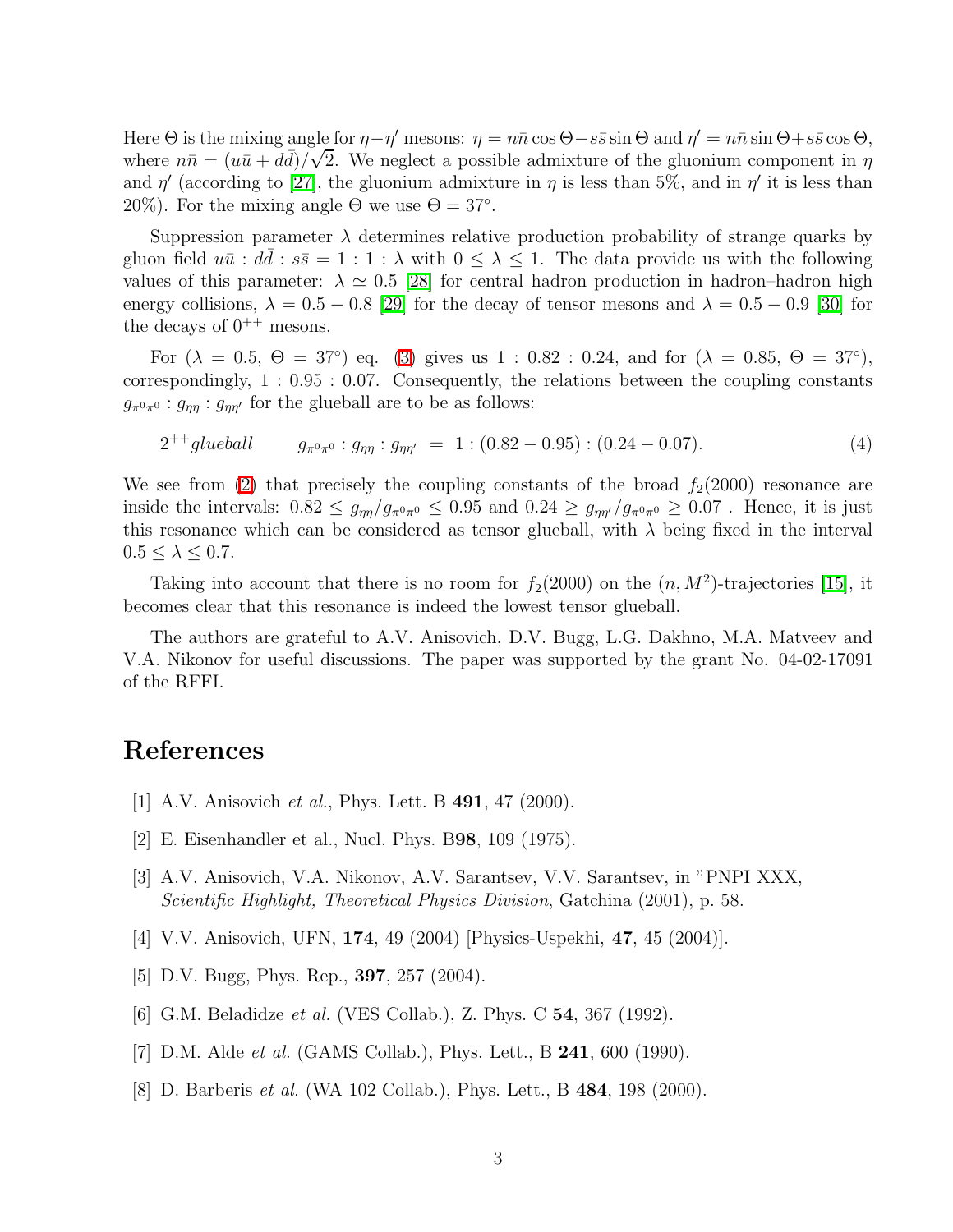- <span id="page-3-0"></span>[9] D.M. Alde et al. (GAMS Collab.), Phys. Lett. B 276, 375 (1992).
- <span id="page-3-2"></span><span id="page-3-1"></span>[10] D. Barberis *et al.* (WA 102 Collab.), Phys. Lett. B **471**, 429 (2000).
- <span id="page-3-3"></span>[11] S. Eidelman *et al.* (PDG), Phys. Lett. B **592**, 1 (2004).
- <span id="page-3-4"></span>[12] D. Barberis *et al.* (WA 102 Collab.), Phys. Lett. B **471**, 440 (2000).
- <span id="page-3-5"></span>[13] R.S. Longacre and S.J. Lindenbaum, Report BNL-72371-2004.
- [14] V.A. Schegelsky, A.V. Sarantsev, V.A. Nikonov, "Phenomenological investigation of the  $K_S K_S$  final state in two-photon collisions and nonet classification of tensor resonances", L3 Note 3001, October 27, 2004.
- <span id="page-3-7"></span><span id="page-3-6"></span>[15] V.V. Anisovich, Pis'ma v ZhETF, 80, 845 (2004), [hep-ph/0412093.](http://arxiv.org/abs/hep-ph/0412093)
- <span id="page-3-8"></span>[16] A.B. Kaidalov and K.A. Ter-Martirosyan, Sov. J. Nucl. Phys. 39, 979 (1984).
- <span id="page-3-9"></span>[17] P.V. Landshoff, "Soft hadron reactions", in QCD: 20 Years Later, eds. P.M. Zerwas and H.A. Kastrup, (World Scientific, Singapore, 1993).
- <span id="page-3-10"></span>[18] L.G. Dakhno and V.A. Nikonov, Eur. Phys. J. A5, 209 (1999).
- [19] G.S. Bali, K. Schilling, A. Hulsebos et al. (UK QCD Collab.), Phys. Lett. B 309, 378 (1993); C.J. Morningstar, M.J. Peardon, Phys. Rev. D 60, 034509 (1999).
- <span id="page-3-12"></span><span id="page-3-11"></span>[20] V.V. Anisovich, D.V. Bugg and A.V. Sarantsev, Phys. Rev. D 58, 111503 (1998).
- <span id="page-3-13"></span>[21] V.V. Anisovich, Yu.D. Prokoshkin and A.V. Sarantsev, Phys. Lett. B 389, 388 (1996); Z. Phys. A 357, 123 (1997).
- [22] A.V. Anisovich, V.V. Anisovich, and A.V. Sarantsev, Phys. Lett. B 395, 123 (1997); Z. Phys. A 359, 173 (1997).
- <span id="page-3-15"></span><span id="page-3-14"></span>[23] I.S. Shapiro, Nucl. Phys. A 122 645 (1968).
- <span id="page-3-16"></span>[24] I.Yu. Kobzarev, N.N. Nikolaev, L.B. Okun, Yad. Fiz. 10, 864 (1969); [Sov. J. Nucl. Phys. 10, 499 (1960)].
- <span id="page-3-17"></span>[25] L. Stodolsky, Phys. Rev. D 1, 2683 (1970).
- <span id="page-3-18"></span>[26] G. 't Hooft, Nucl. Phys. B **72**, 461 (1974); G. Veneziano, Nucl. Phys. B 117, 519 (1976).
- <span id="page-3-19"></span>[27] V.V. Anisovich, D.V. Bugg, D.I. Melikhov, V.A. Nikonov, Phys. Lett. B 404, 166 (1997).
- [28] V.V. Anisovich, M.G. Hiber, M.N. Kobrinsky and B.Ch. Metsch, Phys. Rev. D 42, 3045 (1990).
- <span id="page-3-21"></span><span id="page-3-20"></span>[29] K. Peters, E. Klempt, Phys. Lett. B 352, 467 (1995).
- [30] V.V. Anisovich and A.V. Sarantsev, Eur. Phys. J. A 16, 229 (2003).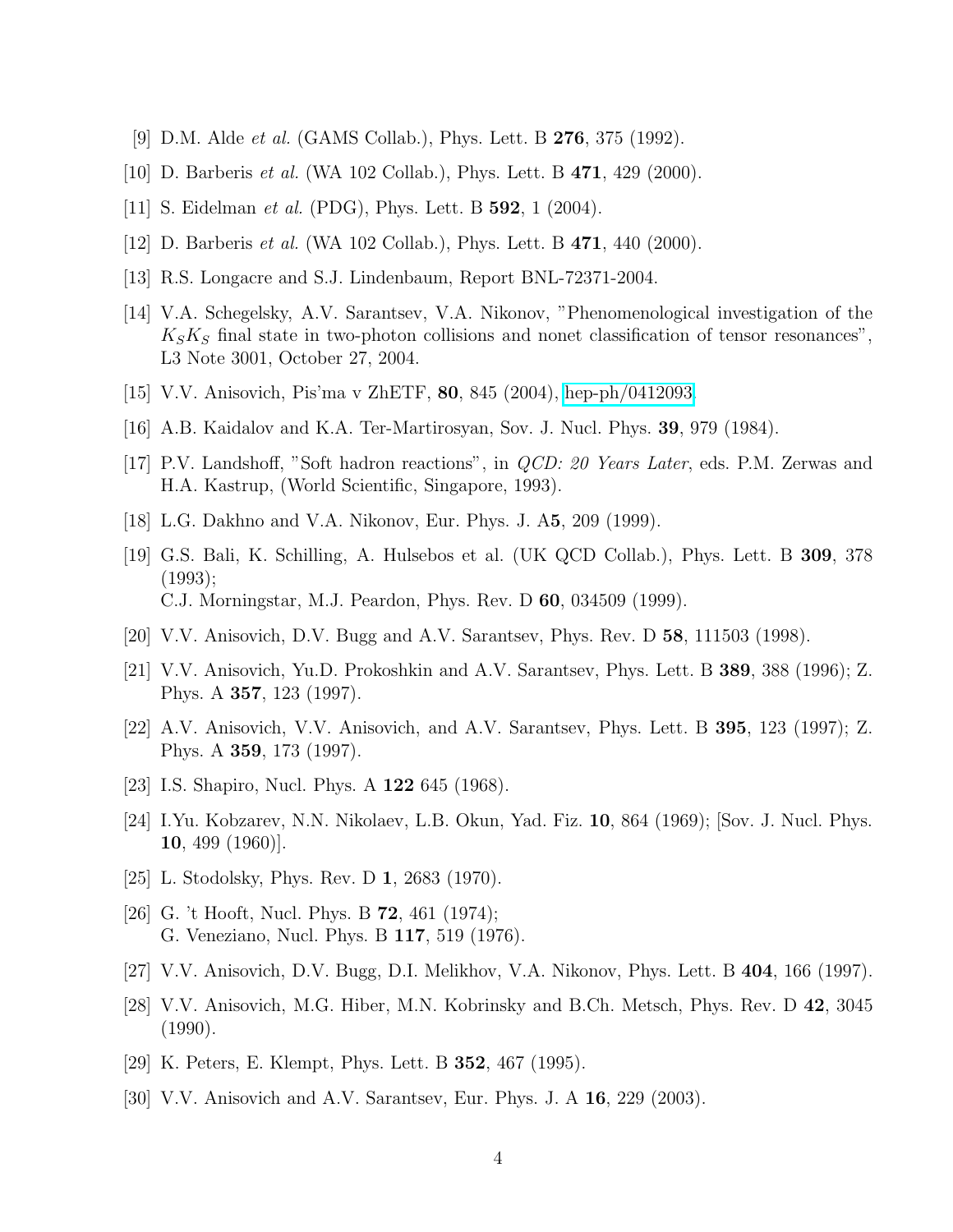

Figure 1: Angle distributions in the reactions  $p\bar{p} \to \pi\pi, \eta\eta, \eta\eta'$  and their fit to resonances of eq. (1).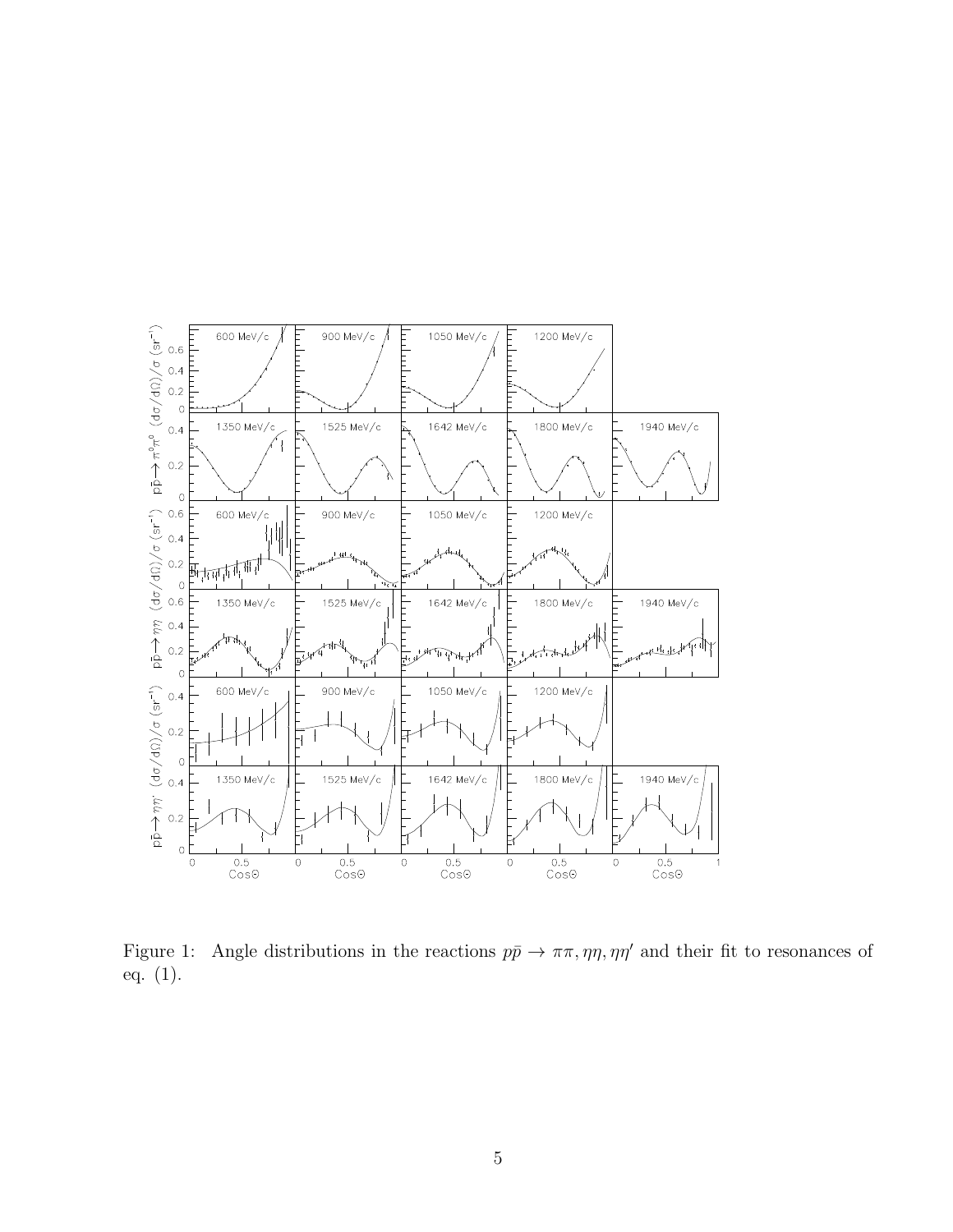

Figure 2: Differential cross sections in the reaction  $p\bar{p} \to \pi^+\pi^-$  at proton momenta 360-1300 MeV and their fit to resonances of eq. (1).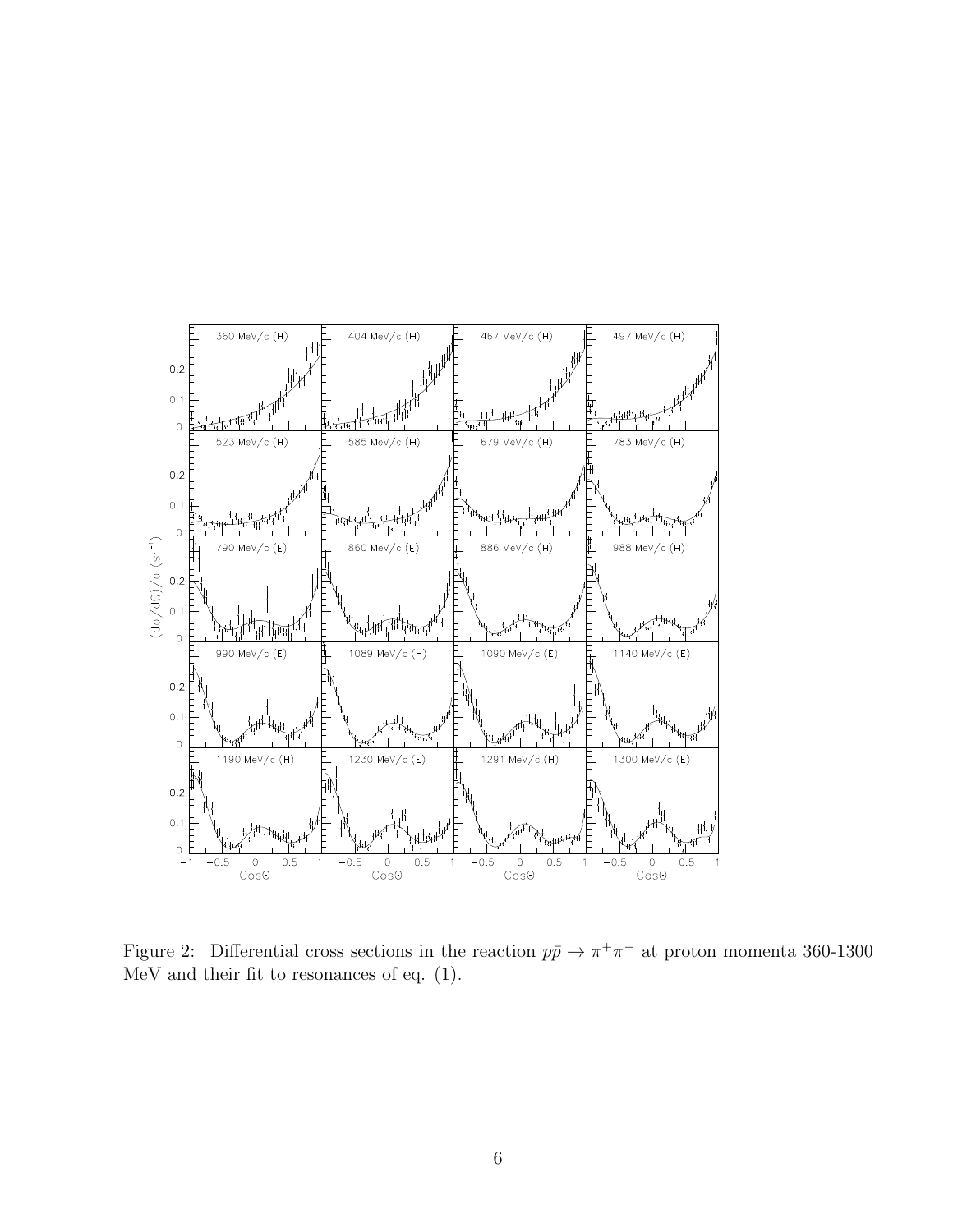

Figure 3: Differential cross sections in the reaction  $p\bar{p} \to \pi^+\pi^-$  at proton momenta 1350-2230 MeV and their fit to resonances of eq. (1).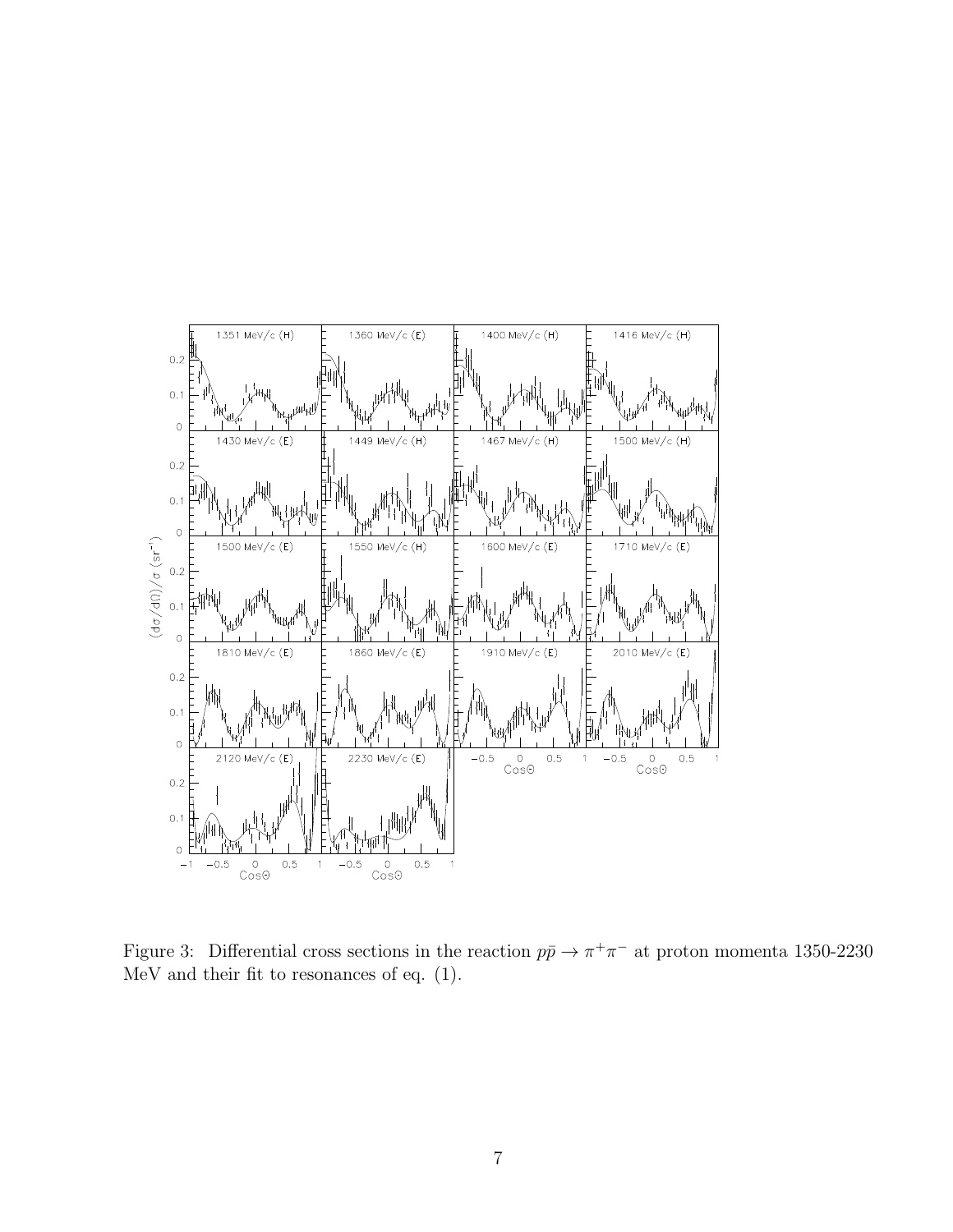

Figure 4: Polarisation in  $p\bar{p} \to \pi^+\pi^-$  and its fit to resonances of eq. (1).